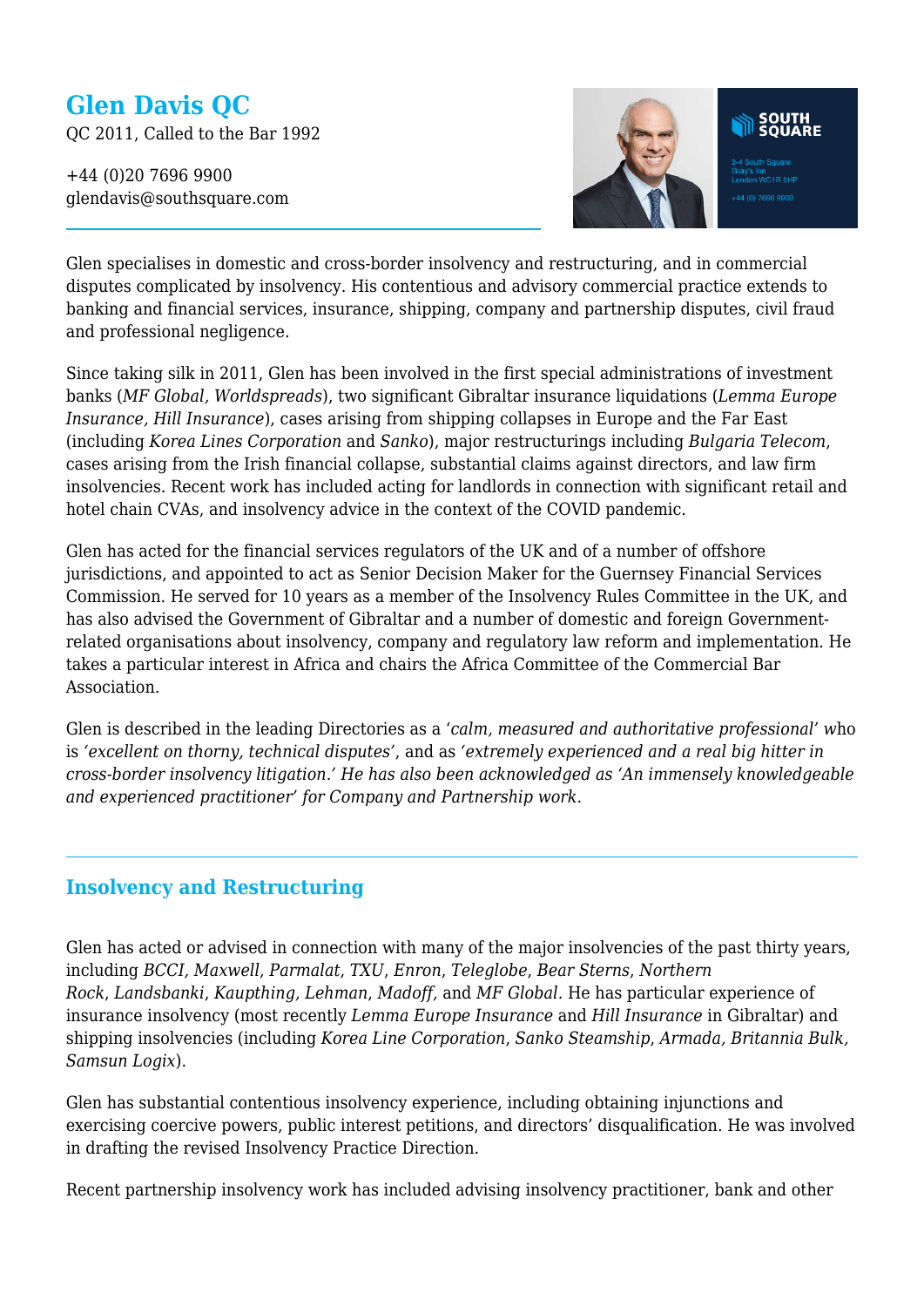clients regarding partner IVAs and other matters, particularly in the context of insolvent firms of solicitors.

Recent cases include:

- *The Financial Services Commission v Lemma Europe Insurance Company Limited BVIHC (Com) No 318 of 2012*
- **Re Lemma Europe Insurance Company** (Supreme Court of Gibraltar, 24 January 2013); [2013] EWHC 389 (Ch) recognition in Great Britain
- *Re Hill Insurance Company* (Supreme Court of Gibraltar, 24 January 2013)
- **Re MF Global UK** (31 October 2011), first investment bank special administration; (18 July 2012), approval of distribution plan; [2013] EWHC 92 (Ch), client money/hindsight
- *Re Worldspreads* [2012] EWHC 1263 (Ch), investment bank special administration; (21 November 2012), client money distribution
- *Westwood Shipping Lines v Universal Schiffahrtsgesellschaft* [2013] 1 BCLC 370, application to enforce arbitration award struck out
- *William Hare v Shepherd Construction* [2010] EWCA Civ 283, meaning of reference to an "administration order" for the purposes of a "pay when paid" clause
- *Re Bud-Bank Leasing SP zoo* [2010] BCC 255, recognition of Polish special administration proceedings in respect of Gdynia and Gdansk shipyards

## **Banking and Finance**

Substantial banking, finance and financial services experience, including structured finance and an interest in sovereign debt. Particular expertise in *client money* and *client asset* issues. Has acted for the FSA and for the financial services regulators of a number of offshore jurisdictions, and regularly advises on the duties of directors and officers of regulated firms. He has a particular interest in the development of online media and payment mechanisms.

Cases have included issues arising in MF Global and Worldspreads*.* Appeared in *Re Global Trader Europe* [2009] EWHC 602 (Ch), [2009] 2 BCLC 18, the first case to consider the FSA's *client money* rules.

Advisory work over recent years has included PPI and swap mis-selling claims, construction and enforceability of charges and guarantees particularly in the context of syndicated loans to finance property development, and construction of various swap agreements governed by ISDA terms.

Also advises on aspects of financial services regulation, particularly on duties of directors of regulated firms in the UK and in offshore jurisdictions. He is a member of the Guernsey Financial Services Commission's standing panel of Senior Decision Makers.

# **Commercial Litigation and Arbitration**

Extensive experience as a commercial litigator, including urgent applications to obtain or set aside injunctions, and advising on privilege and disclosure issues. Member of the Chartered Institute of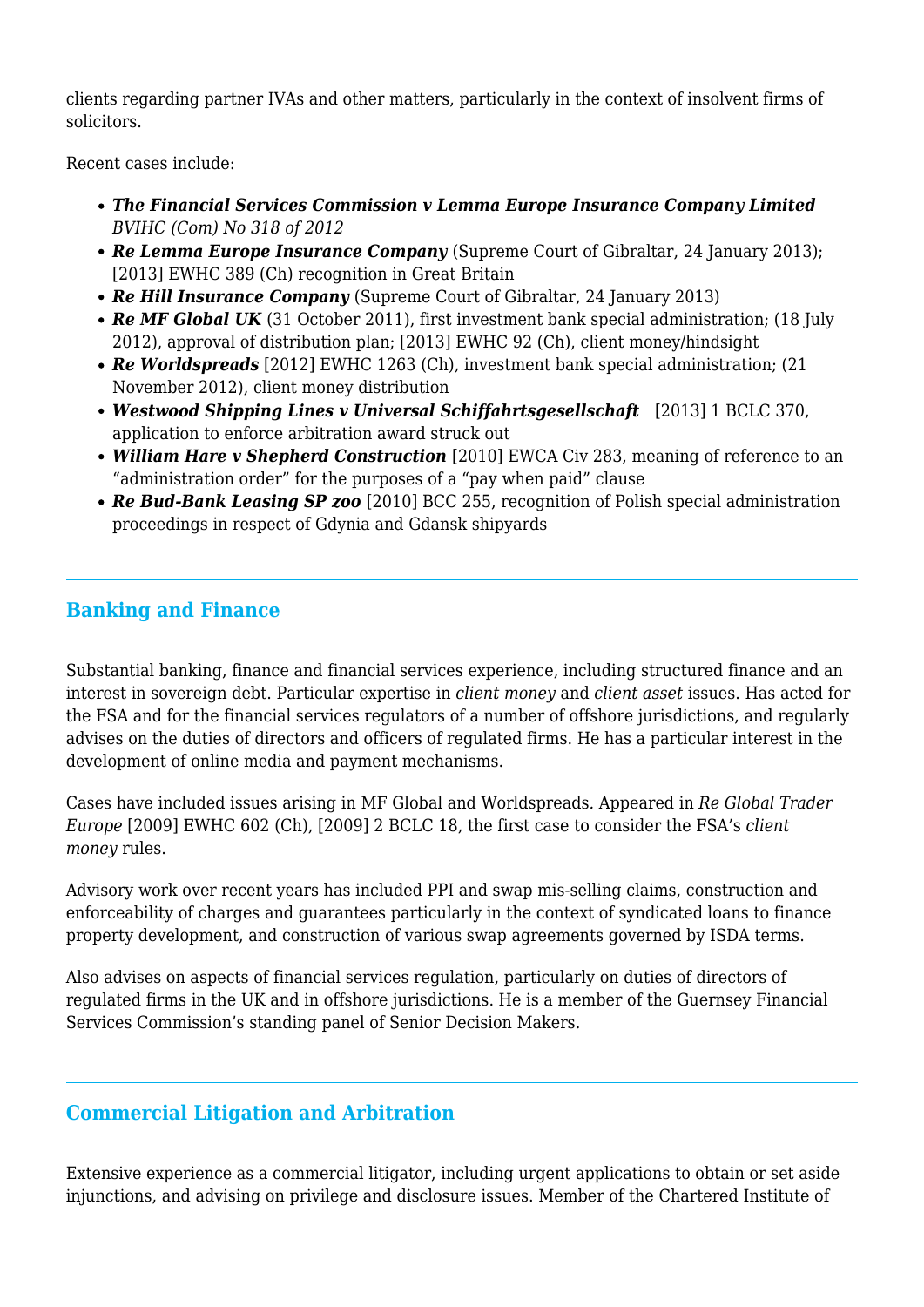Arbitrators with arbitration experience both as advocate and as arbitrator. Also a CEDR-accredited mediator, with mediation experience as a mediator and as a participant.

Recent cases include:

- *Diwan Capital Limited (in liquidation) v Emirates Investment & Development Co PSC and others* (in DIFC Court in Dubai)
- *Hilton v D IV LLP and others* [2015] EWHC 2 (Ch), entitlement to records of a limited liability partnership
- *Westwood Shipping Lines v Universal Schiffahrtsgesellschaft* [2013] 1 BCLC 370, application to enforce arbitration award struck out
- *William Hare v Shepherd Construction* [2010] EWCA Civ 283, principles of construction for the purposes of a "pay when paid" clause
- Acting as party-nominated arbitrator in LCIA arbitration of shareholders dispute concerning ownership of significant energy infrastructure
- Defending former directors of football club against claims arising from property dealings
- Claim for reliance losses arising from breach of pharmaceutical development contract

## **Company**

Glen's practice frequently involves questions concerning English or other common law companies legislation. He has experience of contested unfair prejudice petitions and scheme disputes. He regularly advises on shareholders' rights and directors' duties, particularly in the context of regulated firms, financial transactions and restructuring. He has advised on powers of local authorities and statutory corporations.

Partnership practice includes advising on and litigating about partnership disputes, and extends to Limited Partnerships, Limited Liability Partnerships, and various uses of partnership structures in the context of secured lending.

## **Civil Fraud and Asset Recovery**

Substantial experience of advising on and litigation concerning asset recovery and civil fraud, particularly where the fraud has resulted in insolvency or where insolvency procedures can be utilised in pursuit of assets. This includes the use of compulsory powers available to office-holders to compel attendance for interview or the provision of information and documents

### **Offshore**

Much of Glen's practice has an offshore or international element. He has particular experience of cross-border insolvency and restructuring, including applications for recognition and letters of request. He has appeared in the courts of the British Virgin Islands, the Cayman Islands, the Dubai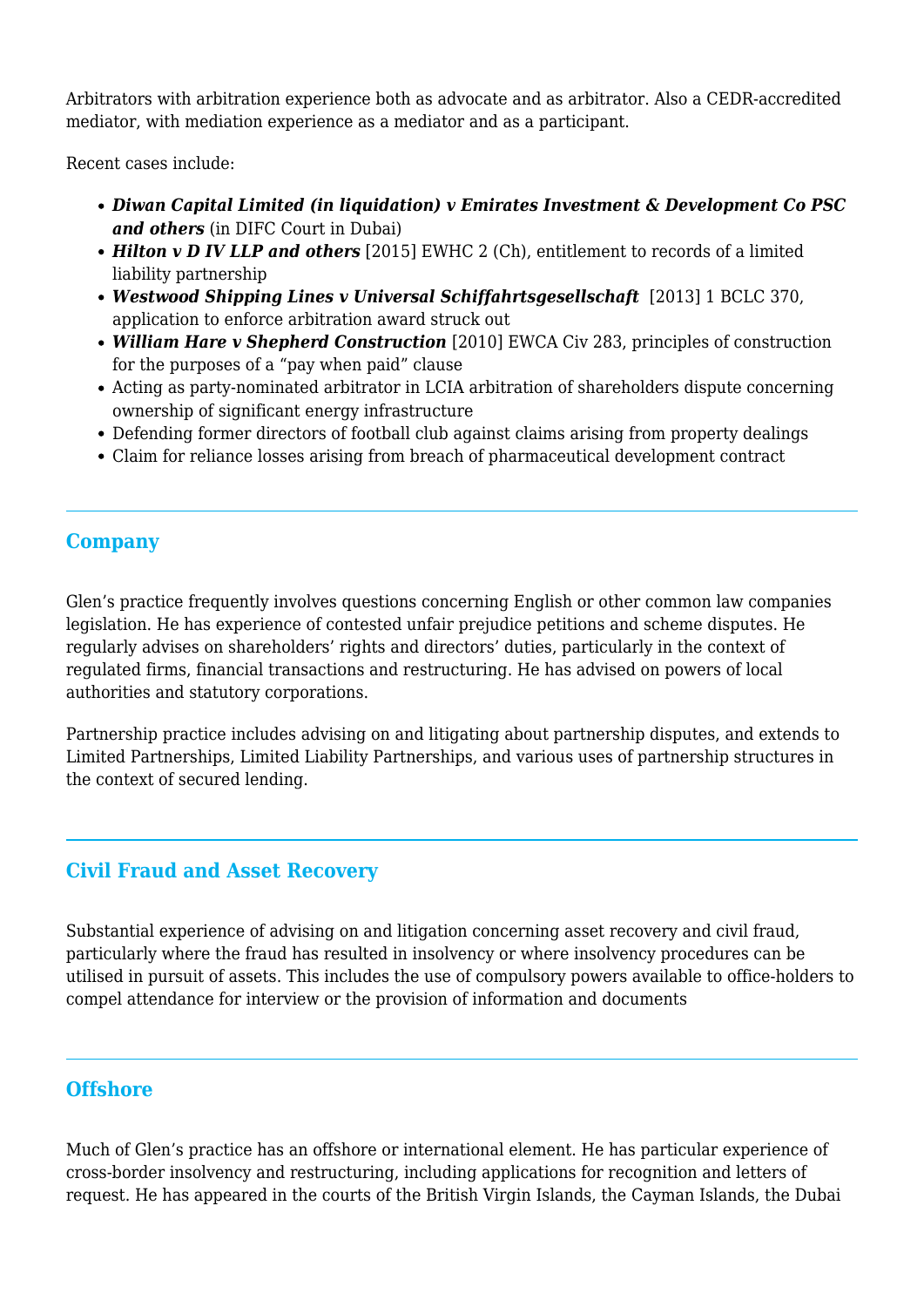International Financial Center and Gibraltar.

Work in recent years has included issues concerning fund redemptions and matters arising in various jurisdictions from Gibraltar insurance insolvencies. Other recent experience includes cases with UAE, Irish, Jersey, Guernsey, BVI, Cayman, Hong Kong and Singapore aspects, and advising on the drafting of provisions of the insolvency legislation of an African state.

#### **Insurance**

Wide-ranging insurance and reinsurance experience, including insurance regulation, mandatory PI insurance, the cross-border sale of insurance products, and claims against intermediaries. Has acted for the FSA in cases of unauthorised business. Also applications for, and challenges to, transfers of insurance business under Part 7 FSMA, and solvent insurance company schemes of arrangement.

Offshore insurance work has included numerous issues arising from insolvencies of Gibraltarregulated insurers (*Lemma Europe Insurance*, *Hill Insurance*) and other work in this area includes:

- *Re Digital Satellite Warranty Cover* [2011] EWCA Civ 1413, extended warranty contracts are regulated contracts of insurance; [2011] EWHC 122 (Ch), public interest petitions arising from unauthorised insurance business
- *Re Whiteley Insurance Consultants* [2008] EWHC 1782 (Ch), [2009] Lloyd's Rep IR 212, treatment of claims by holders of unauthorised insurance contracts
- *Re Eurolife Assurance (International)* (Supreme Court of Gibraltar, 14 November 2007), first liquidation of a long-term insurer regulated in Gibraltar

### **Professional Negligence**

Experience particularly of claims against auditors and insolvency practitioners.

Recent cases include advising on issues arising from the collapse of the *Marrache* law firm in Gibraltar, and on various possible claims against auditors of regulated firms.

### **Trusts and Property**

Glen has extensive experience of trust and property issues, particularly when complicated by insolvency. Property work includes advising on the position of landlords and familiarity with most forms of structured property funding and security arrangements. Trust work includes arguments about constructive, purpose and statutory trusts, duties and obligations of trustees, and the construction of trust instruments.

Recent cases include consideration of *client money* trust issues, advice to a foreign Security Trustee, and advising in connection with transfers to Cayman- and Jersey-domiciled Employee Benefit Trusts.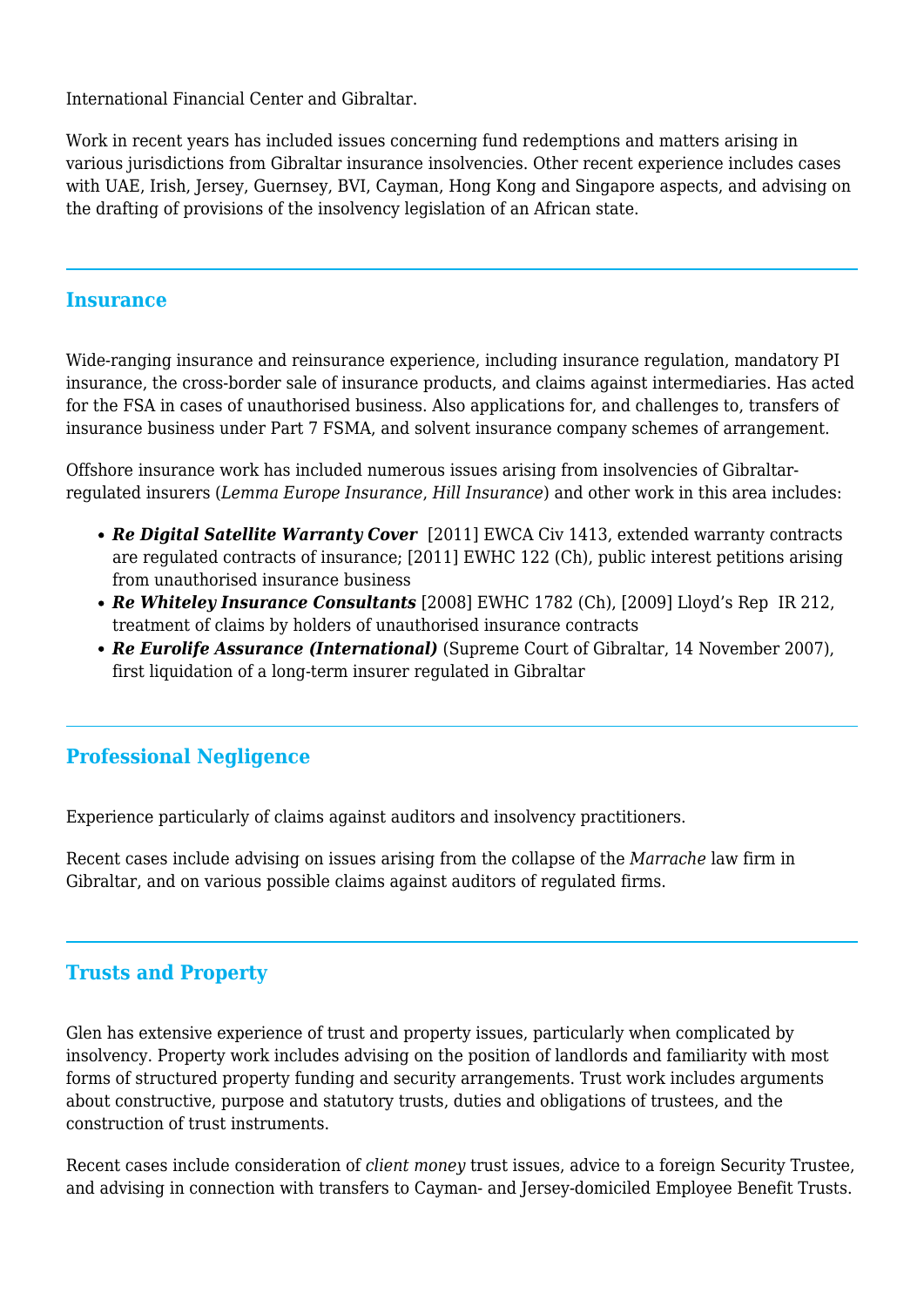## **Other**

Cases include:

- *Re Sendo International* [2007] 1 BCLC 141, distribution of two trusts established to fund trading immediately pre-administration
- *Re AA Mutual International Insurance Co* [2005] 2 BCLC 8, first administration of an insurance company under the Schedule B1 regime
- North Atlantic Insurance Co v Nationwide General Insurance Co [2004] EWCA Civ 423, [2004] Lloyd's Rep IR 466, underwriting pool liabilities
- *Financial Services Commissioner v R* [2003-04 Gib LR 224] (Gibraltar Court of Appeal), power of Financial Services Commissioner to assist a foreign regulatory authority
- *Inland Revenue Commissioners v Lawrence* [2001] 1 BCLC 204 (CA), statutory liability for national insurance contributions and PAYE
- *Welsby v Brelec Installations* [2000] 2 BCLC 576, trusts of voluntary arrangement
- *Nikitenko v Leboeuf Lamb Greene & Macrae* (The Times, 26 January 1999), interlocutory application for mandatory order; documents held pursuant to alleged joint retainer
- *Re Greystoke (a Bankrupt)* [1998] BPIR 77, trustee entitled to retain bankrupt's passport

### **Awards and Recommendations**

Chambers & Partners Recommended as a Silk in Restructuring/Insolvency *"He is very thorough, very bright and cerebral in court – he sees arguments others wouldn't. He has a good balance of being good to deal with as well as being academic and technical." "He is extremely experienced and a real big hitter in cross-border insolvency litigation." "an insolvency specialist who has a massive amount of technical knowledge" "a very strong analytical thinker who manages to break down complicated issues into understandable parts" "an excellent strategist" "clever and very meticulous" "substantial expertise in complex regulatory issues" "commercially sensible and very user-friendly" "makes the other side look weak by comparison"*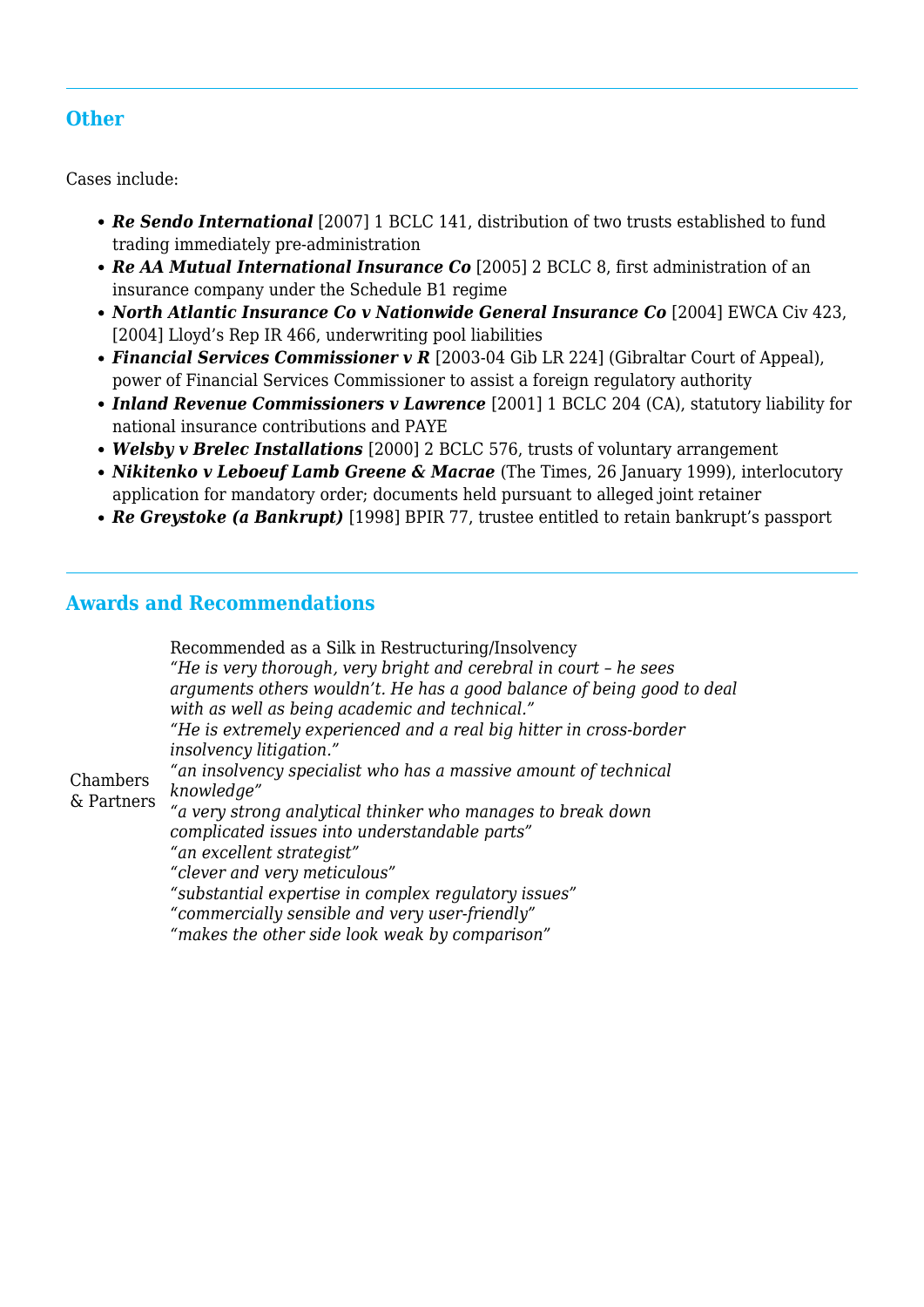Legal 500 Recommended as Leading Silk in Insolvency, in Company and Partnership and in Offshore *"He is a calm, measured and authoritative professional. Excellent on thorny, technical disputes.*" *"Immensely interested in cutting-edge restructuring work."* Company and Partnership – *"An immensely knowledgeable and experienced practitioner." "very smart and tenacious, he leaves no stone unturned" "extremely knowledgeable in all areas of cross-border insolvency" "the strength of his intellectual analysis on complex issues gives real comfort" "thorough and thoughtful" "extremely thorough, good to work with" "extremely serious in his work, while being friendly and approachable at the same time" one of "few experts on insolvent partnerships"*

#### **Career**

- 2016 Called to the Bar of the Cayman Islands (for specific case)
- <sup>2014</sup> Called to the Bar of the Eastern Caribbean Supreme Court in the British Virgin Islands Licensed to appear in the Courts of the Dubai International Financial Centre
- 2013 Called to the Bar of Gibraltar for Lemma Europe and Hill Insurance
- 2011 Appointed Queen's Counsel
- 1998 CEDR-accredited Mediator
- 1992 Called to the Bar of England and Wales
- 1979-90 Television production, direction and management

#### **Appointments**

Appointed to the INSOL International Mediation Panel

- 2015 Appointed to the panel of Senior Decision Makers by the Guernsey Financial Services Commission
- 2014 Invited to participate in the INSOL/World Bank Africa Round Table in Kampala, Uganda
- 2013 Invited to participate in the INSOL/World Bank Africa Round Table in Lusaka, Zambia
- 2002-12 Member, Insolvency Rules Committee

#### **Memberships**

Chartered Institute of Arbitrators (MCIArb) Fellow, Society for Computers & Law Commercial Bar Association (Chair, Africa Committee, 2007-2020

Other professional memberships and affiliations include: Insolvency Lawyers Association; Africa International Legal Awareness; Chancery Bar Association; Financial Services Lawyers Association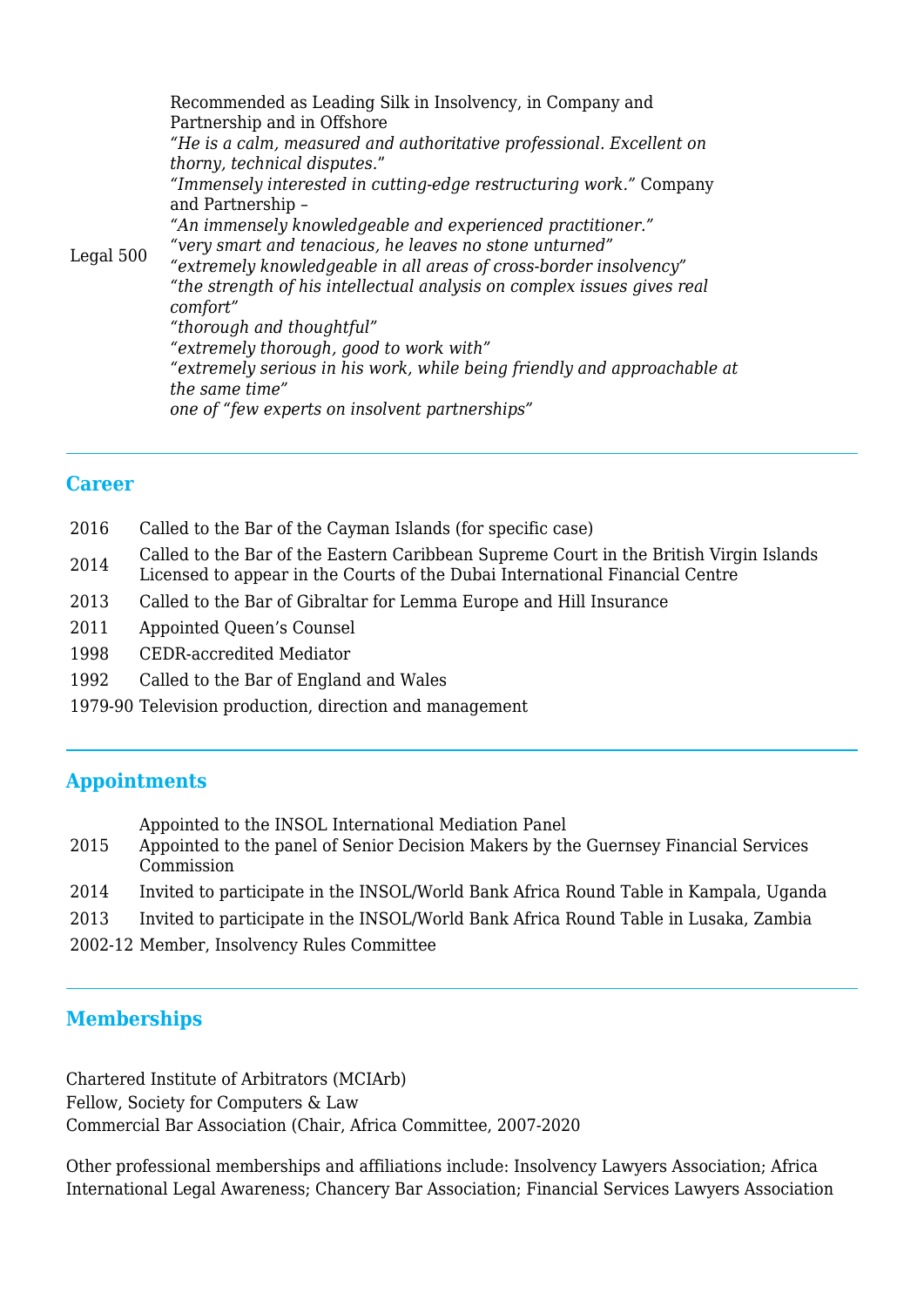## **Publications**

*Butterworths Insolvency Law Handbook* (Editor since 4th ed 1997; latest 22nd ed 2020) Contributor to *Company Directors: Duties, Liabilities and Remedies* (OUP, 2009; 2nd ed 2013; 3rd ed 2017)

*Insolvent Partnerships* (Jordans, 1996) Contributor to *Journal of International Banking and Financial Law* Contributor to the *International Corporate Rescue* Contributor to *Insolvency Intelligence* Contributor to the *Competition Law Journal* 

#### **Lectures and Seminars**

Recent talks and panels include:

- INSOL seminar in Jersey, member of panel on *Role of the Regulator* (June 2016)
- Cross Border Insolvency (Chair panel) at Africa Round Table, Kampala, Uganda (October 2014)
- Insolvency Law Update at R3 Annual Conference (May 2014)
- Judicial Question Time at INSOL Offshore Meeting, Hong Kong (March 2014)
- Directors' Duties in Regulated Firms for British Insurance Lawyers Association (January 2014)
- Sovereign Preference (moderating panel) at INSOL Africa Round Table, Lusaka, Zambia (October 2013)
- Cross-border insolvency panel at Finance, Property and Business Litigation in the Changing World, Singapore Academy of Law / Chancery Bar Association joint conference (April 2013)
- The New Insolvency Practice Direction implications for Contentious Insolvency and Chair, SG Consulting Insolvency Update conference (September 2012)
- Pari Passu from New York to EU panel at The EU Sovereign Debt Crisis: Where from where to? Centre for Commercial Law Studies at Queen Mary College, University of London (June 2012)
- What a professional negligence lawyer needs to know about insolvency, Professional Negligence Lawyers Association annual conference (March 2012)
- Aspects of Recognition and Enforcement, and co-Chair, at Putting the Team Together: aspects of transactions, disputes, recognition and enforcement, Pan-African Trade Mission to UK (December 2011)
- Lessons from Recent Regulatory Enforcement Action in the Banking Sector, Infoline Banking Regulation conference (October 2011)

### **Education and Qualifications**

- <sup>1992</sup> City University, CPE London Business School, Diploma in Investment Management
- 1979 Balliol College, Oxford University, MA English, First Class